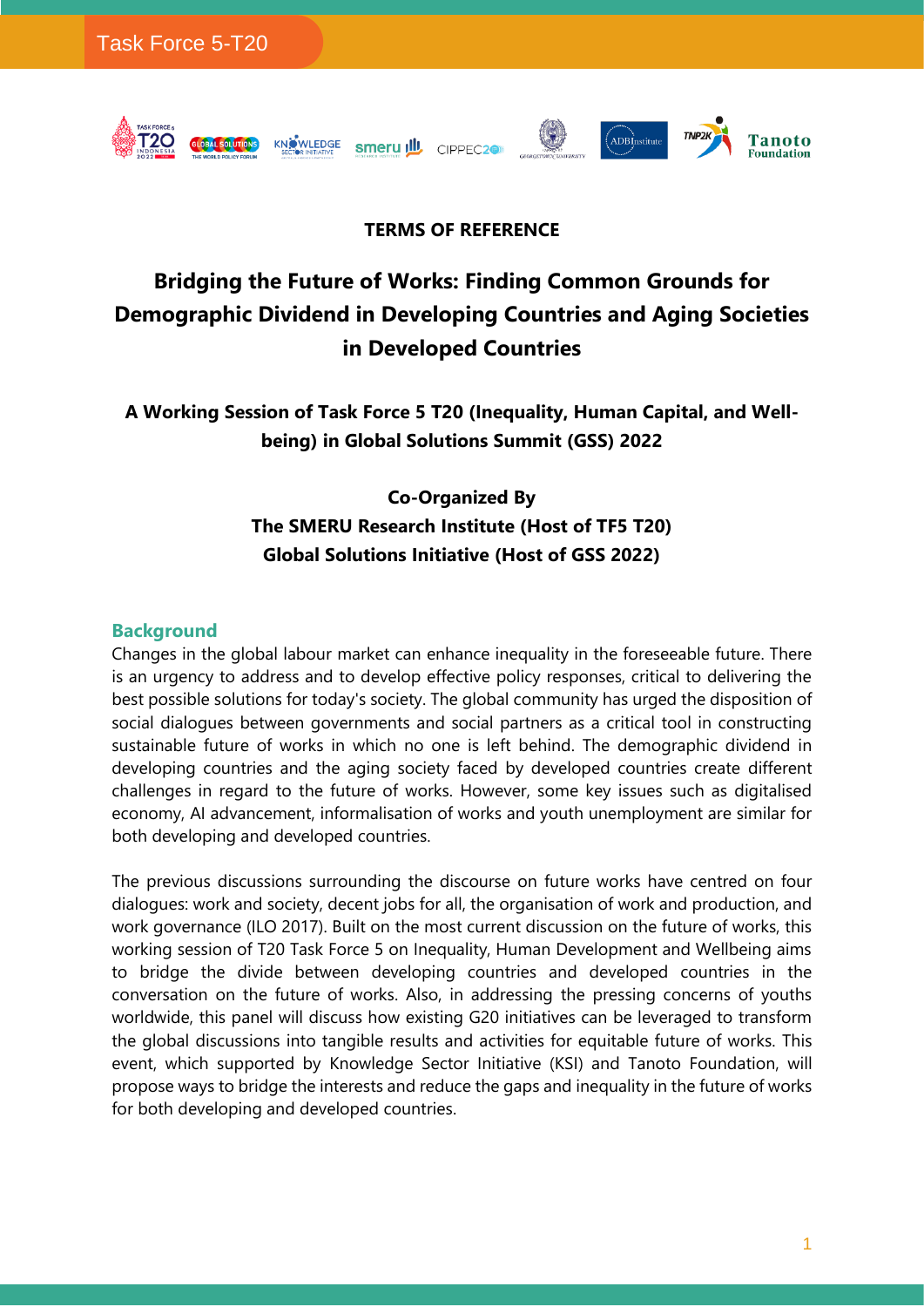## **Objectives**

- To discuss the implications of demographic dividend in developing countries on the future of works.
- To discuss the challenges due to aging society in developed countries on the future of works.
- To strengthen the conversation between developing and developed countries on the future of works.
- To develop recommendations for G20 on reducing the gaps and inequality in the future of works.

## **Time and Venue**

| Date         | : 29 March 2022                                             |
|--------------|-------------------------------------------------------------|
| Time         | : 16:30-17:20 (Jakarta time)/11:30-12:20 CEST (Berlin time) |
| Venue        | : Webinar via Zoom & YouTube Live                           |
| Registration | : https://www.global-solutions-initiative.org/summit-2022/  |

## **Agenda**

| Side Event 1: Working session of TF5 T20 in Global Solutions Summit |                                                                                                                                                                                                                                                                                                                                                                                                                                                                                                                                                                                                                      |  |
|---------------------------------------------------------------------|----------------------------------------------------------------------------------------------------------------------------------------------------------------------------------------------------------------------------------------------------------------------------------------------------------------------------------------------------------------------------------------------------------------------------------------------------------------------------------------------------------------------------------------------------------------------------------------------------------------------|--|
| 16:15-16:25                                                         | Speakers and moderator enter zoom room for short briefing                                                                                                                                                                                                                                                                                                                                                                                                                                                                                                                                                            |  |
| 16:30-16:32 (JKT) /<br>11:30-11:32 (CEST)                           | <b>Opening by Moderator</b><br><b>Moderator:</b><br>Dr. Vivi Alatas, Co-chair TF5 T20 (represent TF5 T20 and SMERU as host)                                                                                                                                                                                                                                                                                                                                                                                                                                                                                          |  |
| 16:32-16:37 (JKT) /<br>11:32-11:37 (CEST)                           | Special Note by Iwan Syahril<br>Director General for Teachers and Education Personnel of the Indonesian<br>Ministry of Education, Culture, Research, and Technology.                                                                                                                                                                                                                                                                                                                                                                                                                                                 |  |
| 16:37-17:12 (JKT) /<br>11:37-11:12 (CEST)                           | <b>Talkshow (lead by moderator)</b><br>Dr. Iwan Syahril, Director General for Teachers and Education<br>1.<br>Personnel of the Indonesian Ministry of Education, Culture,<br>Research, and Technology; Chair of Education Working Group G20<br>Prof. Dr. Anabel Ternès, Managing Director of the Berlin SRH<br>2.<br>Institute for Sustainable Management<br>3.<br>Ramiro Albrieu, Principal Investigator of Economic Development,<br><b>CIPPEC</b><br>Bhushan Sethi, PwC and Adjunct professor at NYU Stern School of<br>4.<br><b>Business</b><br>5.<br>Widjajanti Isdijoso, Director, The SMERU Research Institute |  |
| 17:12-17:17 (JKT) /<br>11:12-11:17 (CEST)                           | Q & A from audiences                                                                                                                                                                                                                                                                                                                                                                                                                                                                                                                                                                                                 |  |